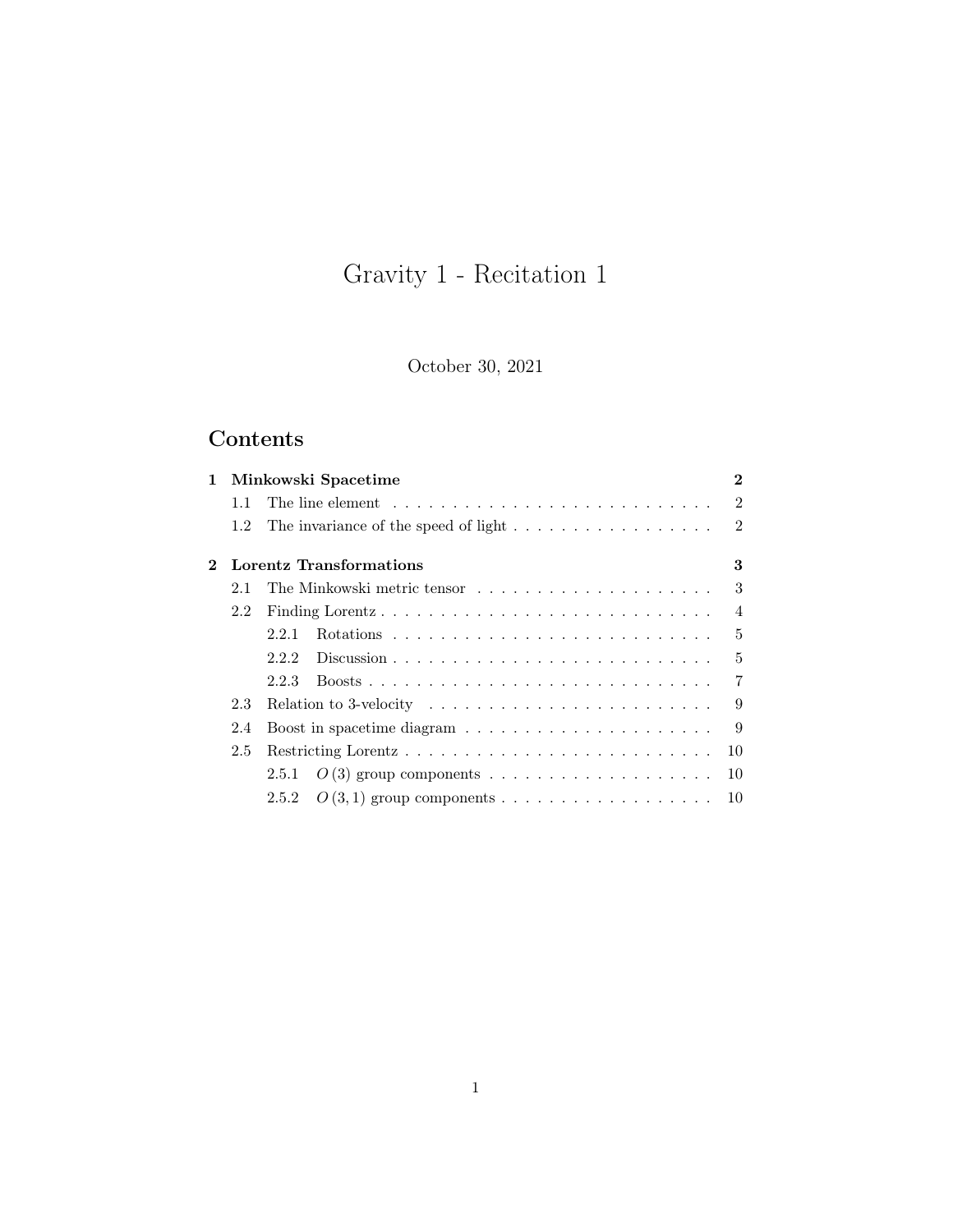# <span id="page-1-0"></span>1 Minkowski Spacetime

In Albert Einstein's original treatment (1905), the special theory of relativity is based on two postulates:

1. The laws of physics are invariant (that is, identical) in all inertial frames of reference (that is, frames of reference with no acceleration).

2. The speed of light in vacuum is the same for all observers in different inertial frames.

We will start from a "modern" point of view, asserting *Minkowski spacetime*.

#### <span id="page-1-1"></span>1.1 The line element

 $\overline{a}$ 

 $\searrow$ 

Spacetime can be assigned with four coordinates  $x^{\mu} = (x^0, x^1, x^2, x^3)$ . Inertial Cartesian coordinates are  $(x^0, x^1, x^2, x^3) = (ct, x, y, z)$ , where c is the speed of light. These spacetime coordinates define an inertial frame. The line element  $ds<sup>2</sup>$  of Minkowski spacetime in inertial Cartesian coordinates takes the form

<span id="page-1-3"></span>
$$
ds^{2} = -c^{2}dt^{2} + dx^{2} + dy^{2} + dz^{2}
$$
 (1)

Line element of Minkowski spacetime in Cartesian coordinates

(1)

The **value** of a spacetime distance (squared)  $(\Delta s)^2$  between two points in spacetime is independent of the choice of coordinates. However, the form of the line element, i.e., the formula how to compute it, does depend on the choice of coordinates. For example, in the Euclidean plane  $\mathbb{R}^2$ , the line element in Cartesian coordinates  $(x, y)$  has the form  $ds_{Euclidean}^2 = dx^2 + dy^2$ , while in polar coordinates  $(r, \theta)$  it has the form  $ds_{polar}^2 = dr^2 + r^2 d\theta^2$ . Nevertheless,  $ds_{Euclidean}^2 = ds_{polar}^2$ .

An inertial frame is a choice of coordinates for spacetime such that  $ds^2$  has the form [\(1\)](#page-1-3), and therefore another reference frame specified by coordinates  $x^{\mu'} = (t', x', y', z')$  is inertial if also  $ds^2 = -c^2 dt'^2 + dx'^2 + dy'^2 + dz'^2$ .

# <span id="page-1-2"></span>1.2 The invariance of the speed of light

Let us check that this approach respect the second postulate. We start in an inertial frame  $x^{\mu}$ . A light moving along the positive x direction has velocity  $\frac{dx}{dt} = c$ , and  $\frac{dy}{dt} = \frac{dz}{dt} = 0$ . Therefore

<span id="page-1-4"></span>
$$
dx = cdt \tag{2}
$$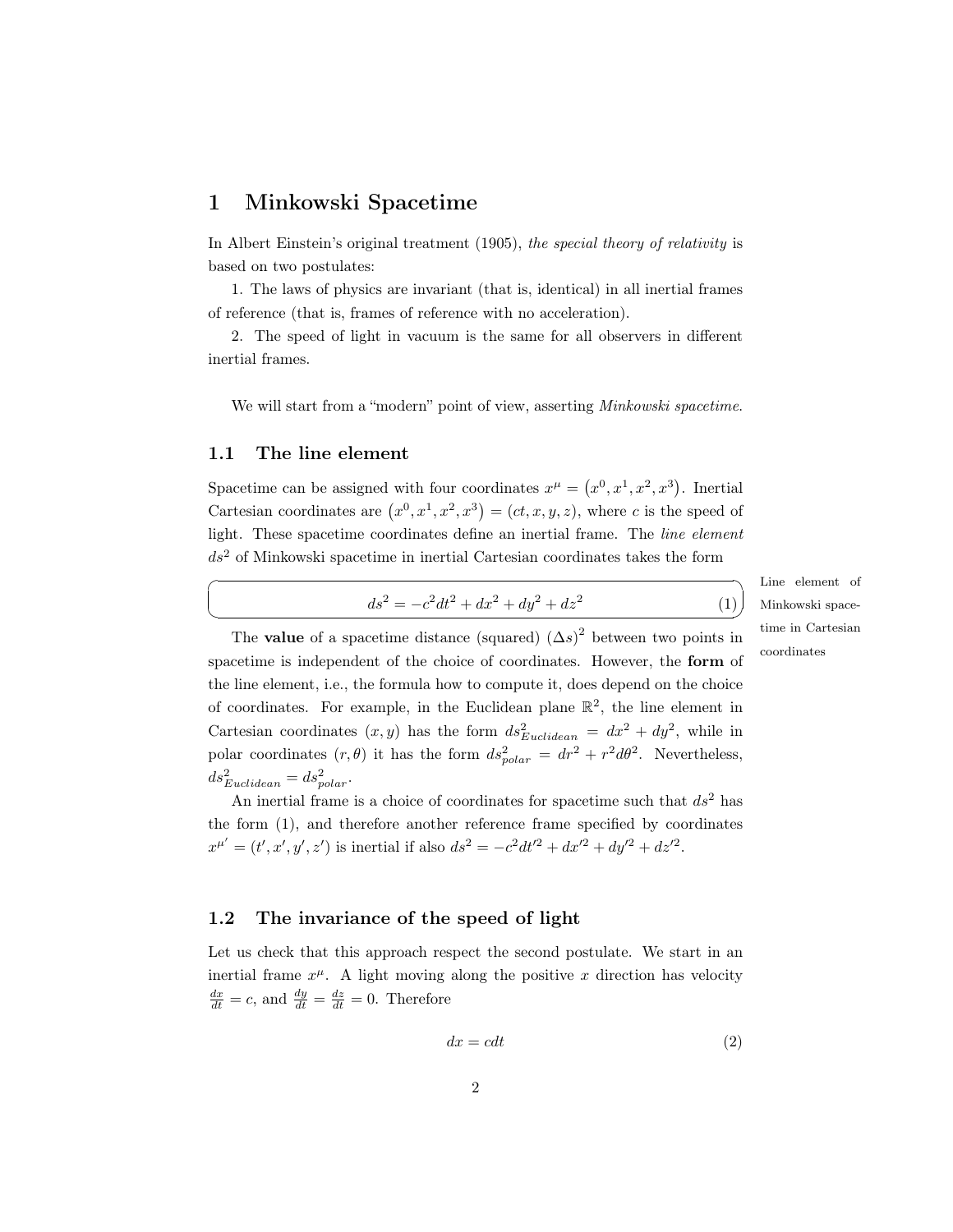and of course  $dy = dz = 0$ . What is the infinitesimal spacetime distance of the light ray? Plug [\(2\)](#page-1-4) into [\(1\)](#page-1-3) we find

$$
ds^{2} = -c^{2}dt^{2} + dx^{2} = -c^{2}dt^{2} + (cdt)^{2} = 0
$$
\n(3)

Light moves in spacetime along trajectories with zero spacetime length. We say that light has *null worldline*. In another inertial frame  $x^{\mu'}$ , for simplicity with  $y' = y, z' = z, ds^2$  has the same value (zero) and the same form

$$
ds^2 = -c^2 dt'^2 + dx'^2 = 0
$$
\n(4)

Therefore

$$
\frac{dx'}{dt'} = \pm c \tag{5}
$$

We found that indeed light has the same speed in both frames. The minus sign here may appear due to inversion of the  $t$  or the  $x$  coordinates. We will exclude these kind of discrete transformations, see section 2.5.

# <span id="page-2-0"></span>2 Lorentz Transformations

We define Lorentz transformations as the linear coordinate transformations that preserve the infinitesimal length form [\(1\)](#page-1-3). These include both rotations of space and boosts. The non-linear coordinate transformations which preserve the form of [\(1\)](#page-1-3) are translations:  $x^{\mu} \to x^{\mu} + a^{\mu}$ , where  $a^{\mu}$  is constant. Since  $dx^{\mu'} = dx^{\mu}$  the form of [\(1\)](#page-1-3) is conserved.

#### <span id="page-2-1"></span>2.1 The Minkowski metric tensor

Let us write [\(1\)](#page-1-3) in a shorthanded way as (a quadratic form)

<span id="page-2-2"></span>
$$
ds^{2} = \begin{pmatrix} dx^{0} & dx^{1} & dx^{2} & dx^{3} \end{pmatrix} \begin{pmatrix} -1 & 0 & 0 & 0 \\ 0 & 1 & 0 & 0 \\ 0 & 0 & 1 & 0 \\ 0 & 0 & 0 & 1 \end{pmatrix} \begin{pmatrix} dx^{0} \\ dx^{1} \\ dx^{2} \\ dx^{3} \end{pmatrix} = (dx)^{T} \eta \left( dx \right) \quad (6)
$$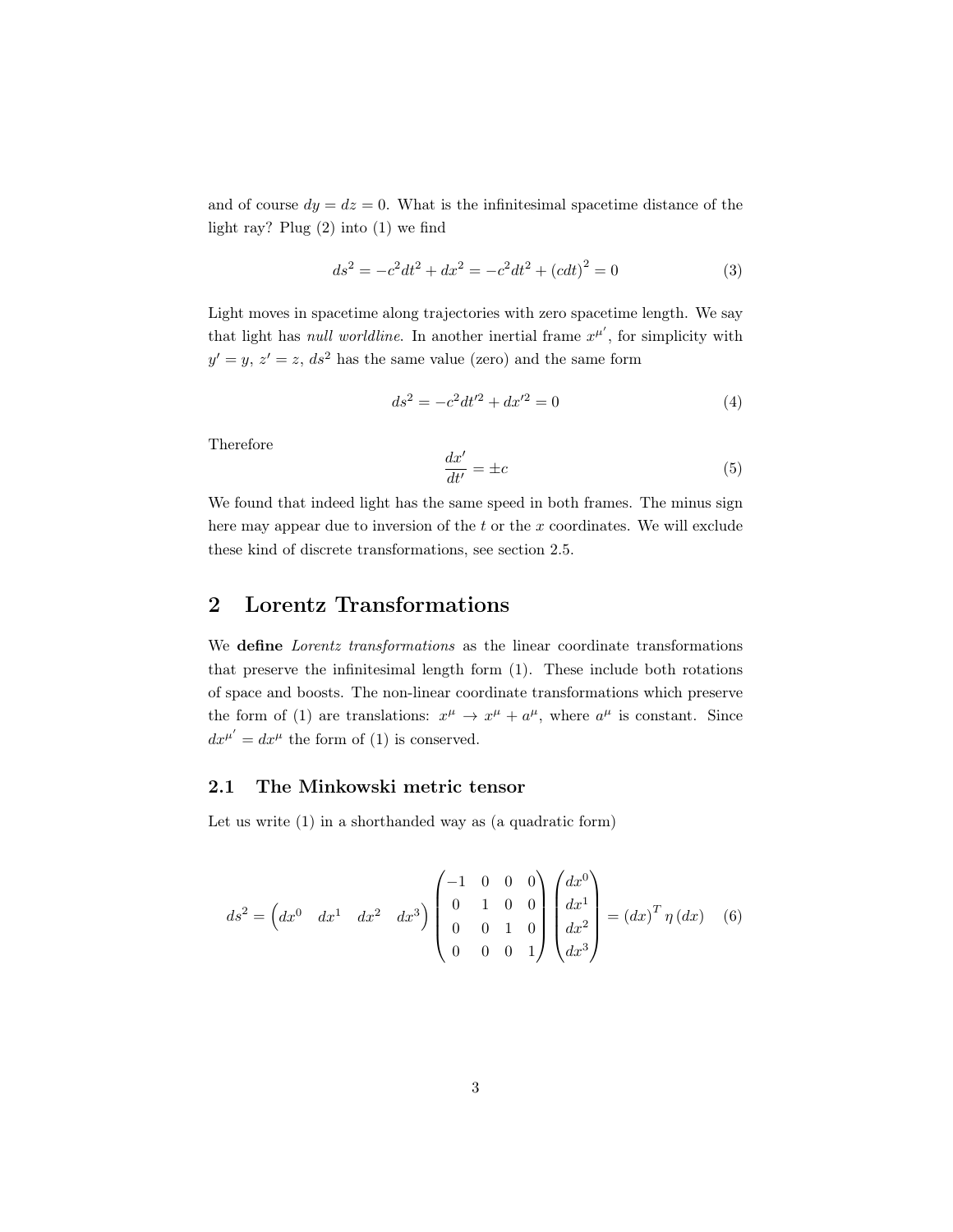where

$$
dx^{\mu} = \begin{pmatrix} dx^0 \\ dx^1 \\ dx^2 \\ dx^3 \end{pmatrix} \tag{7}
$$

and

☛

 $\searrow$ 

$$
\eta_{\mu\nu} = \begin{pmatrix}\n-1 & 0 & 0 & 0 \\
0 & 1 & 0 & 0 \\
0 & 0 & 1 & 0 \\
0 & 0 & 0 & 1\n\end{pmatrix}
$$
\n(8)

is the Minkowski metric tensor in Cartesian coordinates. The one minus sign in the metric is a Lorentzian signature.

In index notation, using the Einstein summation convention [\(6\)](#page-2-2) reads

$$
ds^{2} = \eta_{\mu\nu} dx^{\mu} dx^{\nu}
$$
 (9) Minkowski me

Line element tric

So, we are looking for linear transformations that leave the form of [\(6\)](#page-2-2) invariant. This is identical to require that the transformation leaves  $\eta$  invariant (have the same components in the new coordinates).

# <span id="page-3-0"></span>2.2 Finding Lorentz

We denote the coordinate transformation in matrix form as

<span id="page-3-1"></span>
$$
x \to x' = \Lambda x \tag{10}
$$

where  $\Lambda$  is the Lorentz transformation matrix. We transform [\(6\)](#page-2-2) and require  $\eta' = \eta$ 

$$
ds^{2} = (dx)^{T} \eta (dx) = (dx')^{T} \eta' (dx')
$$
  

$$
\stackrel{!}{=} (dx')^{T} \eta (dx') = (dx)^{T} \Lambda^{T} \eta \Lambda (dx)
$$
 (11)

Therefore

☛

 $\searrow$ 

<span id="page-3-2"></span> $\Lambda^T \eta \Lambda = \eta$  (12)

The **Minkowski** metric tensor is invariant under Lorentz transformations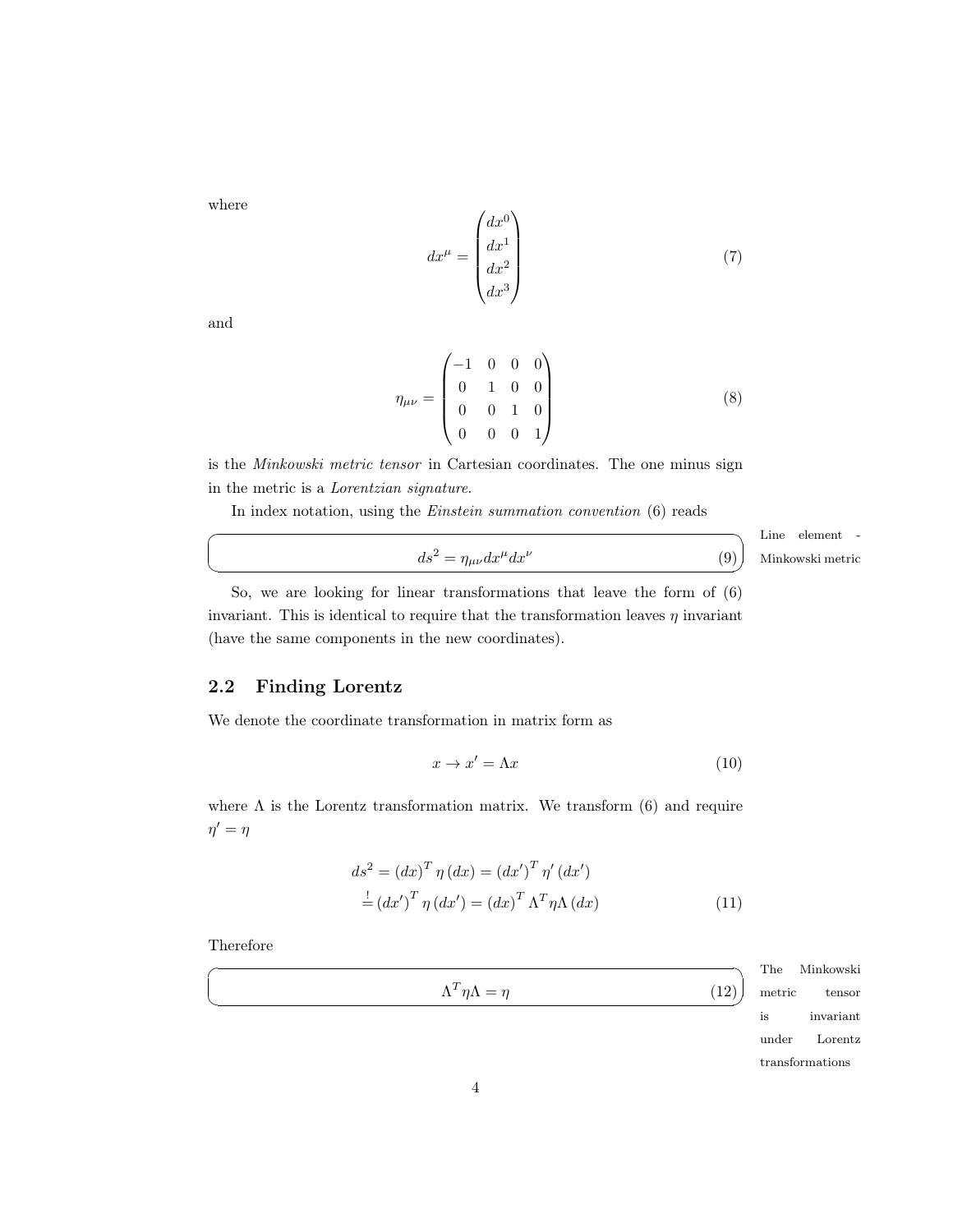In index notation, [\(10\)](#page-3-1) and [\(12\)](#page-3-2) read

$$
x^{\mu'} = \Lambda^{\mu'}_{\ \nu} x^{\nu} \tag{13}
$$

<span id="page-4-4"></span>
$$
\eta_{\rho\sigma} = \Lambda^{\mu'}_{\rho} \Lambda^{\nu'}_{\sigma} \eta_{\mu'\nu'} \tag{14}
$$

# <span id="page-4-0"></span>2.2.1 Rotations

Pure spatial transformations that leave lengths invariant are spatial rotations<sup>[1](#page-4-2)</sup>. Such matrices R are called orthogonal matrices  $R \in O(3)$  and they obey

<span id="page-4-3"></span>
$$
R^TIR = I \tag{15}
$$

where 
$$
I = \begin{pmatrix} 1 & 0 & 0 \\ 0 & 1 & 0 \\ 0 & 0 & 1 \end{pmatrix}
$$
. Orthogonality (15) implies

$$
|det R| = 1 \tag{16}
$$

. [\(15\)](#page-4-3) is just the spatial part of [\(12\)](#page-3-2). So pure spatial Lorentz transformations are just spatial rotations. For example, a rotation of angle  $\theta$  in the xy plane is

$$
(\Lambda_{xy})^{\mu'}_{\ \nu} = \begin{pmatrix} 1 & 0 & 0 & 0 \\ 0 & cos\theta & sin\theta & 0 \\ 0 & -sin\theta & cos\theta & 0 \\ 0 & 0 & 0 & 1 \end{pmatrix}
$$
 (17)

# <span id="page-4-1"></span>2.2.2 Discussion

Before we move on to find Lorentz transformations involving the time axis, let us have a closer look at the defining equation they need to obey [\(12\)](#page-3-2). We take

<span id="page-4-2"></span><sup>&</sup>lt;sup>1</sup>These include both proper and improper rotations.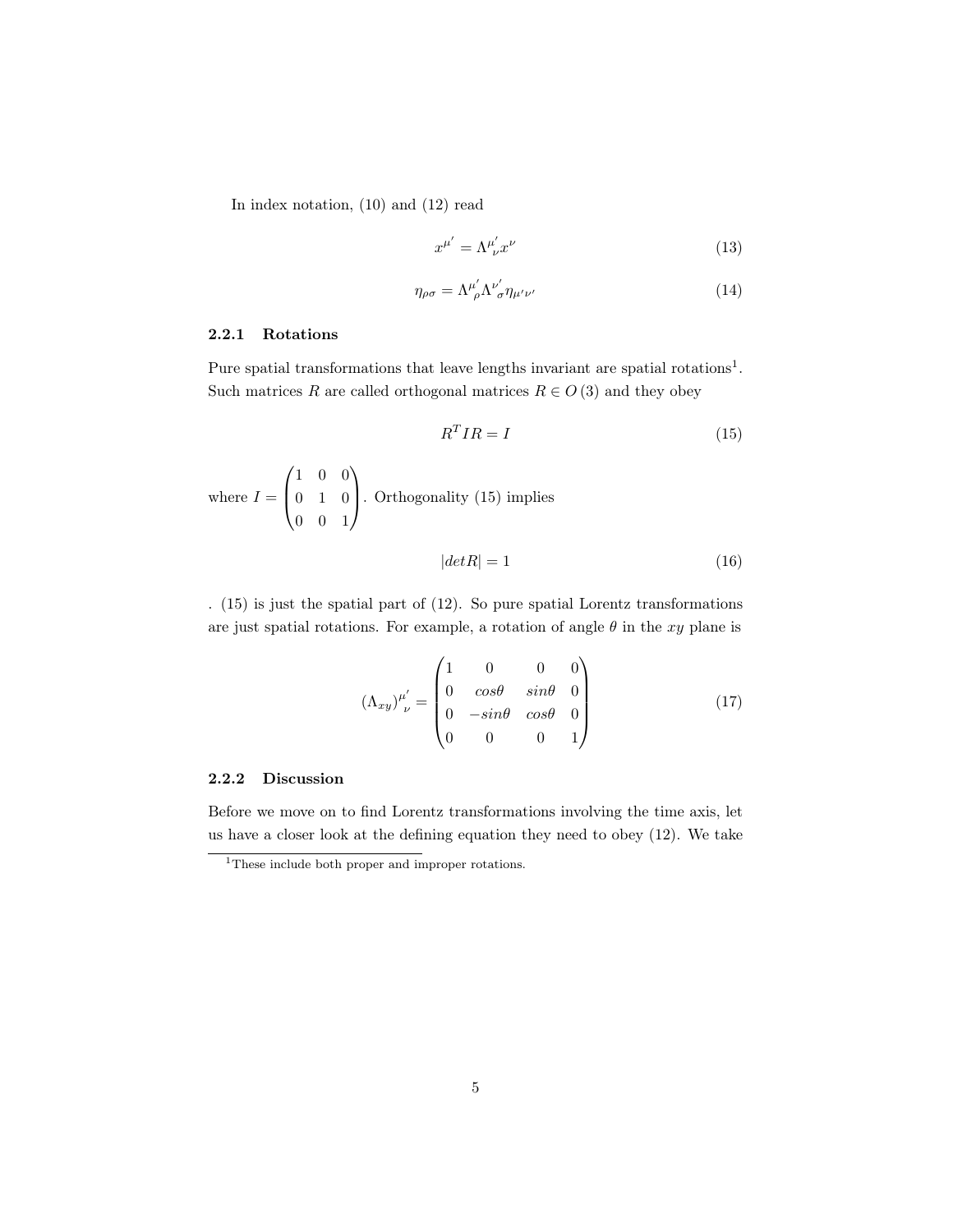the determinant of equation [\(12\)](#page-3-2)

$$
det (\eta) = det (\Lambda^T \eta \Lambda)
$$
  
= det (\Lambda^T) det (\eta) det (\Lambda)  
= det (\Lambda) det (\eta) det (\Lambda) (18)  
\$\downarrow\$  

$$
1 = (det \Lambda)^2
$$

We find, as expected,

☛

 $\searrow$ 

<span id="page-5-1"></span>
$$
|det(\Lambda)| = 1 \tag{19}
$$

<span id="page-5-0"></span>✟

Notice that in the derivation [\(18\)](#page-5-0) the determinant of the metric  $\eta$  was canceled on both sides, so [\(19\)](#page-5-1) does not take into account the signature of the metric. Therefore condition [\(19\)](#page-5-1) by itself does not exclude a simple rotation in the tx plane also. There is actually a second general condition we can conclude, which does address the signature. For this we look only on the time-time component of [\(12\)](#page-3-2). We do this by setting  $(\rho, \sigma) = (0, 0)$  in the index notation version [\(14\)](#page-4-4)

$$
-1 = \eta_{00} = \Lambda^{\mu'}_{0} \Lambda^{\nu'}_{0} \eta_{\mu'\nu'}
$$
  
\n
$$
= \Lambda^{0'}_{0} \Lambda^{0'}_{0} \eta_{0'0'} + \Lambda^{1'}_{0} \Lambda^{1'}_{0} \eta_{1'1'} + \Lambda^{2'}_{0} \Lambda^{2'}_{0} \eta_{2'2'} + \Lambda^{3'}_{0} \Lambda^{3'}_{0} \eta_{3'3'}
$$
  
\n
$$
= -(\Lambda^{0'}_{0})^{2} +(\Lambda^{1'}_{0})^{2} +(\Lambda^{2'}_{0})^{2} +(\Lambda^{3'}_{0})^{2}
$$
\n
$$
\downarrow
$$
\n(20)

<span id="page-5-2"></span>
$$
\left(\Lambda^{0'}_{0}\right)^{2} = 1 + \left(\Lambda^{1'}_{0}\right)^{2} + \left(\Lambda^{2'}_{0}\right)^{2} + \left(\Lambda^{3'}_{0}\right)^{2} \ge 1
$$
\n
$$
\downarrow \tag{21}
$$

|  | --<br>-- |
|--|----------|
|  |          |

A rotation in the tx plane would have  $|\Lambda^{0'}_{0}| = |cos\theta| \leq 1$ , just the opposite of condition [\(22\)](#page-5-2). An Euclidean signature of the metric indeed would have yield  $|\Lambda^{0'}_{0}| \leq 1$ . We want some kind of "rotation" to fulfill condition [\(19\)](#page-5-1) but also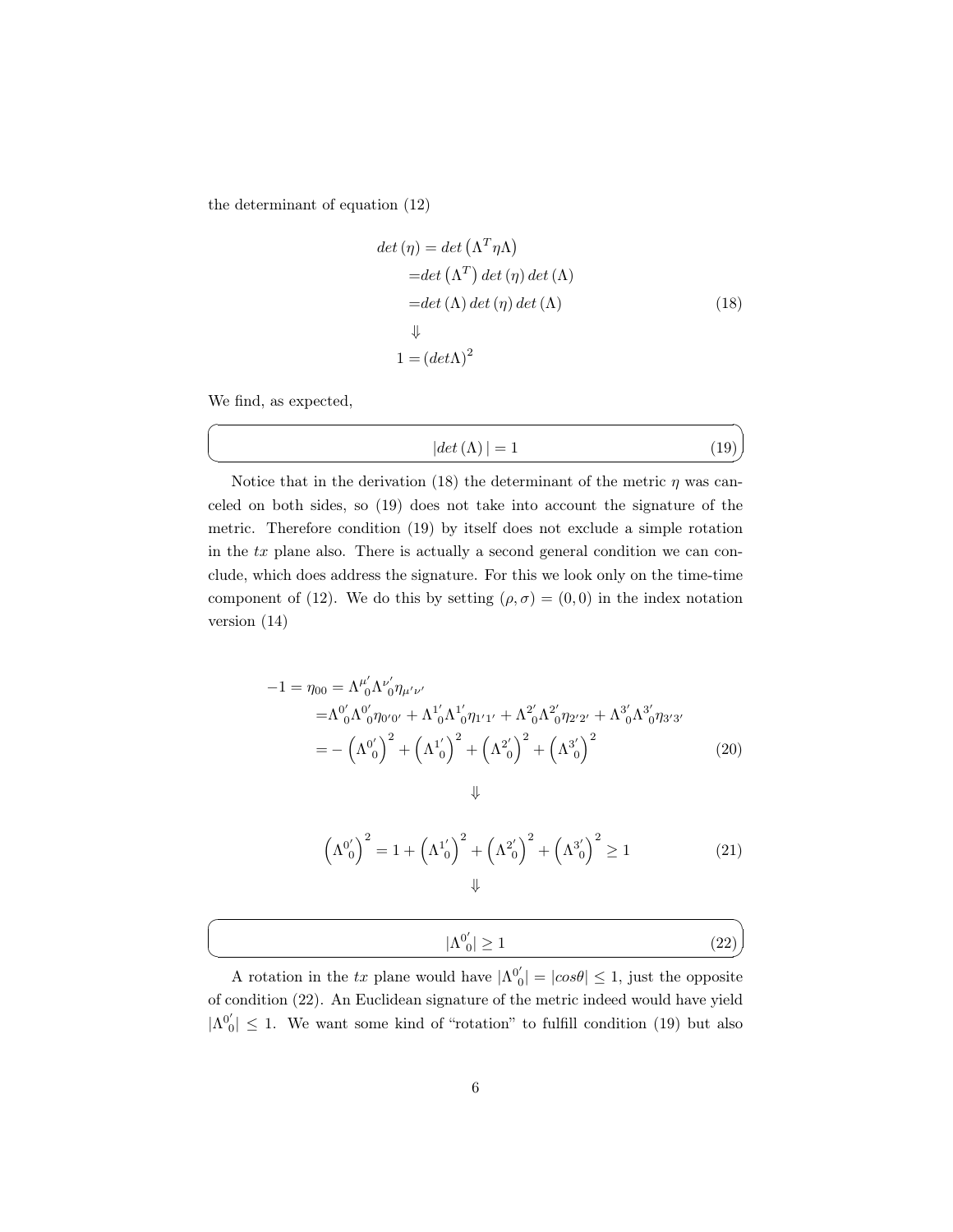condition [\(22\)](#page-5-2). Hyperbolic cosine has the property that  $cosh \phi \geq 1$ , and we can cook up a determinant of the form  $cosh^2\phi - sinh^2\phi = 1!$ 

### <span id="page-6-0"></span>2.2.3 Boosts

A "rotation" in the tx plane would need to take into account the minus sign in the time component of  $\eta$ . Thus a "rotation" in the tx plane is a "hyperbolic rotation", of hyperbolic angle  $\phi$ , also called *rapidity*. This transformation is the so-called boost in the x axis. It reads

| $(\Lambda_{tx})^{\mu'}_{\ \nu} = \begin{pmatrix} cosh\phi & -sinh\phi & 0 & 0 \ -sinh\phi & cosh\phi & 0 & 0 \ 0 & 0 & 1 & 0 \end{pmatrix}$ |  |  |           |
|---------------------------------------------------------------------------------------------------------------------------------------------|--|--|-----------|
|                                                                                                                                             |  |  |           |
|                                                                                                                                             |  |  | $^{'}23)$ |
|                                                                                                                                             |  |  |           |

✜ Boost is hyperbolic rotation in  $tx$  plane

Notice that the hyperbolic functions are not periodic, nor bound, and the hyperbolic angle range is  $-\infty < \phi < \infty$ .  $\Lambda_{ty}$  and  $\Lambda_{tz}$  can be written in the same fashion.

First, we check condition [\(19\)](#page-5-1)

$$
det \Lambda_{tx} = \begin{vmatrix} \cosh \phi & -\sinh \phi & 0 & 0 \\ -\sinh \phi & \cosh \phi & 0 & 0 \\ 0 & 0 & 1 & 0 \\ 0 & 0 & 0 & 1 \end{vmatrix} = \begin{vmatrix} \cosh \phi & -\sinh \phi \\ -\sinh \phi & \cosh \phi \end{vmatrix} = \cosh^2 \phi - \sinh^2 \phi = 1
$$
\n(24)

and condition [\(22\)](#page-5-2)

$$
\left(\Lambda_{tx}\right)^{0'}_{0} = \cosh\phi \ge 1\tag{25}
$$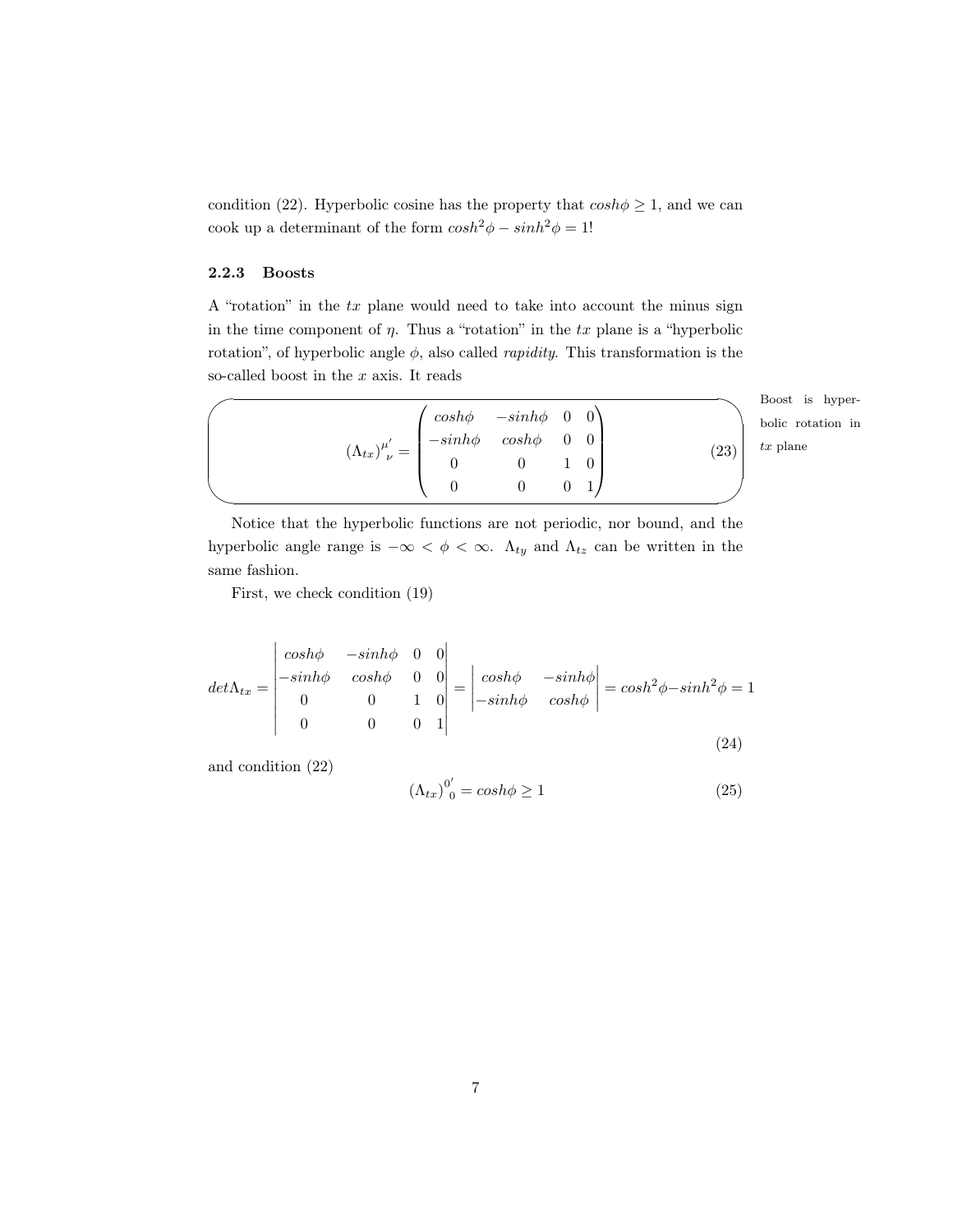Now, let us check that  $\Lambda_{tx}$  indeed leaves  $\eta$  invariant.

$$
\left(\Lambda_{tx}^T \eta \Lambda_{tx}\right)_{\mu\nu} = \begin{pmatrix}\n\cosh\phi & -\sinh\phi & 0 & 0 \\
-\sinh\phi & \cosh\phi & 0 & 0 \\
0 & 0 & 1 & 0 \\
0 & 0 & 0 & 1\n\end{pmatrix}\begin{pmatrix}\n-1 & 0 & 0 & 0 \\
0 & 1 & 0 & 0 \\
0 & 0 & 1 & 0 \\
0 & 0 & 0 & 1\n\end{pmatrix}\begin{pmatrix}\n\cosh\phi & -\sinh\phi & 0 & 0 \\
-\sinh\phi & \cosh\phi & 0 & 0 \\
0 & 0 & 0 & 1 \\
0 & 0 & 0 & 1\n\end{pmatrix}
$$
\n
$$
= \begin{pmatrix}\n\cosh\phi & -\sinh\phi & 0 & 0 \\
-\sinh\phi & \cosh\phi & 0 & 0 \\
0 & 0 & 1 & 0 \\
0 & 0 & 0 & 1\n\end{pmatrix}\begin{pmatrix}\n-\cosh\phi & \sinh\phi & 0 & 0 \\
-\sinh\phi & \cosh\phi & 0 & 0 \\
0 & 0 & 1 & 0 \\
0 & 0 & 0 & 1\n\end{pmatrix}
$$
\n
$$
= \begin{pmatrix}\n-\cosh^2\phi + \sinh^2\phi & 0 & 0 & 0 \\
0 & -\sinh^2\phi + \cosh^2\phi & 0 & 0 \\
0 & 0 & 0 & 1 & 0 \\
0 & 0 & 0 & 1\n\end{pmatrix}
$$
\n
$$
= \begin{pmatrix}\n-1 & 0 & 0 & 0 \\
0 & 1 & 0 & 0 \\
0 & 0 & 1 & 0 \\
0 & 0 & 0 & 1\n\end{pmatrix} = \eta_{\mu\nu}
$$
\n(26)

where we used the hyperbolic identity

$$
\cosh^2 \phi - \sinh^2 \phi = 1\tag{27}
$$

Explicitly, the boost  $x' = \Lambda_{tx} x$  is

<span id="page-7-0"></span>
$$
ct' = (cosh\phi) ct - (sinh\phi) x
$$
  
\n
$$
x' = (cosh\phi) x - (sinh\phi) ct
$$
  
\n
$$
y' = y
$$
  
\n
$$
z' = z
$$
\n(28)

As an exercise, let us also show explicitly that  $ds^2 = -c^2 dt'^2 + dx'^2 + dy'^2 +$  $dz'^2 = -cdt^2 + dx^2 + dy^2 + dz^2$ . Since  $dy' = dy$  and  $dz' = dz$  we concentrate on the  $t, x$  coordinates.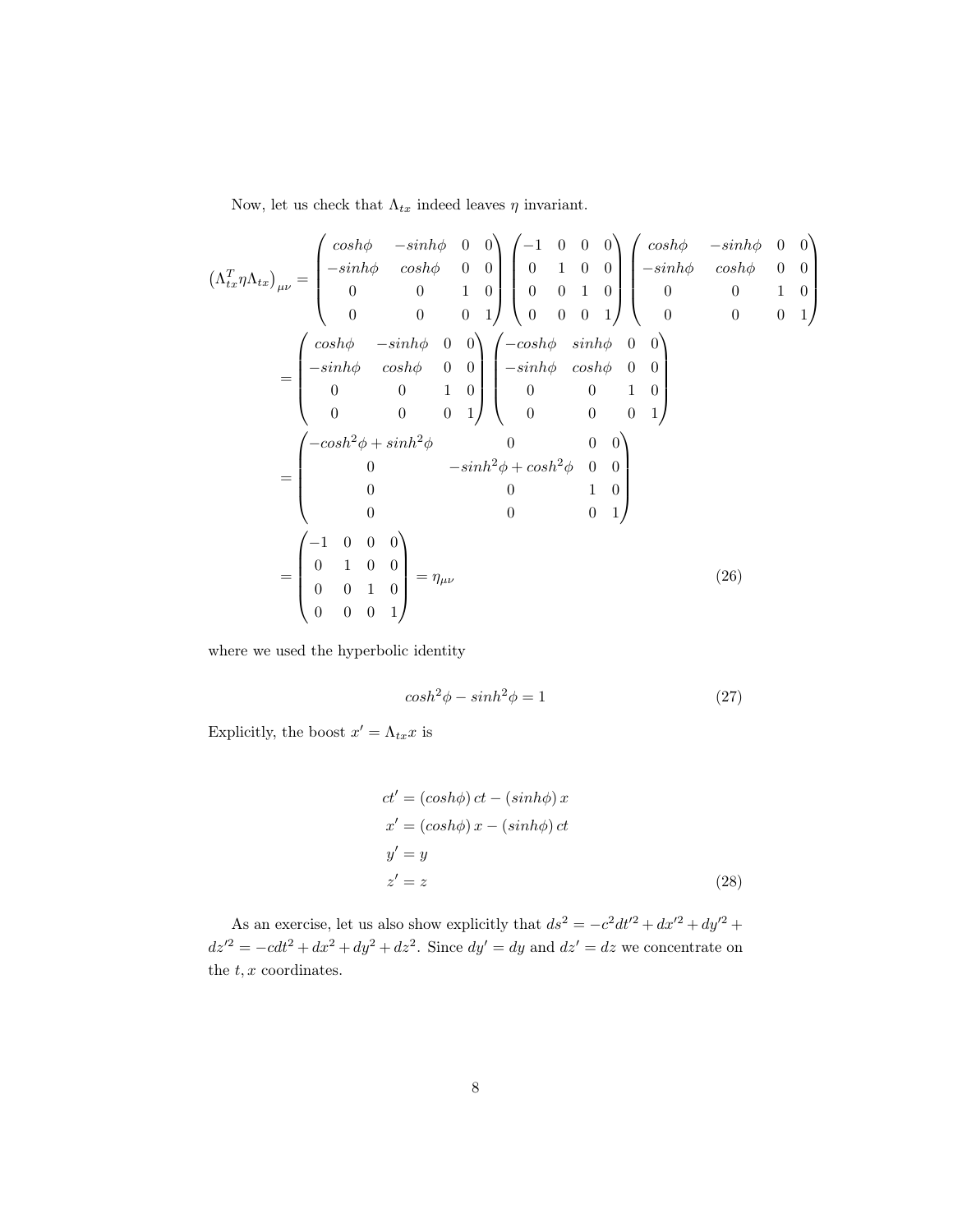$$
-c^2 dt'^2 + dx'^2 = -((\cosh\phi)\,cdt - (\sinh\phi)\,dx)^2 + ((\cosh\phi)\,dx - (\sinh\phi)\,cdt)^2
$$
  
= 
$$
(-\cosh^2\phi + \sinh^2\phi) (\cot^2 t) + (-\sinh^2\phi + \cosh^2\phi) dx^2
$$
  
= 
$$
-c^2 dt^2 + dx^2
$$
 (29)

## <span id="page-8-0"></span>2.3 Relation to 3-velocity

From [\(28\)](#page-7-0) we see that the point  $x' = 0$  is moving with 3-velocity v relative to the unprimed reference frame

<span id="page-8-2"></span>
$$
\beta = \frac{v}{c} = \frac{x}{ct} = \tanh\phi \tag{30}
$$

$$
-1 < \beta < 1
$$

Define  $\gamma$  as

<span id="page-8-3"></span>
$$
\gamma = (1 - \beta^2)^{-\frac{1}{2}} = (1 - \tanh^2 \phi)^{-\frac{1}{2}} = \cosh \phi \tag{31}
$$

$$
1 \le \gamma < \infty \tag{32}
$$

Plug [\(30\)](#page-8-2) and [\(31\)](#page-8-3) into [\(28\)](#page-7-0), we get the familiar boost transformation

$$
ct' = \gamma (ct - \beta x)
$$
  
\n
$$
x' = \gamma (x - \beta ct)
$$
\n(33)

and the Lorentz matrix  $\Lambda_{tx}$  is

$$
(\Lambda_{tx})^{\mu'}_{\ \nu} = \begin{pmatrix} \gamma & -\gamma\beta & 0 & 0 \\ -\gamma\beta & \gamma & 0 & 0 \\ 0 & 0 & 1 & 0 \\ 0 & 0 & 0 & 1 \end{pmatrix}
$$

### <span id="page-8-1"></span>2.4 Boost in spacetime diagram

Under hyperbolic rotation, the new  $t'$  axis  $(x' = 0)$  is the line  $ct = \frac{1}{\tanh{\phi}}x$  and the new x' axis  $(t' = 0)$  is the line  $ct = (tanh\phi)x$ . We therefore see that the space and time axes are rotated into each other by angle  $\phi$ , in contrast to a regular rotation. Nonetheless, they remain orthogonal in the spacetime sense, i.e., with respect to the Minkowski metric.

As a regular rotation moves a point along a circle, so a hyperbolic rotation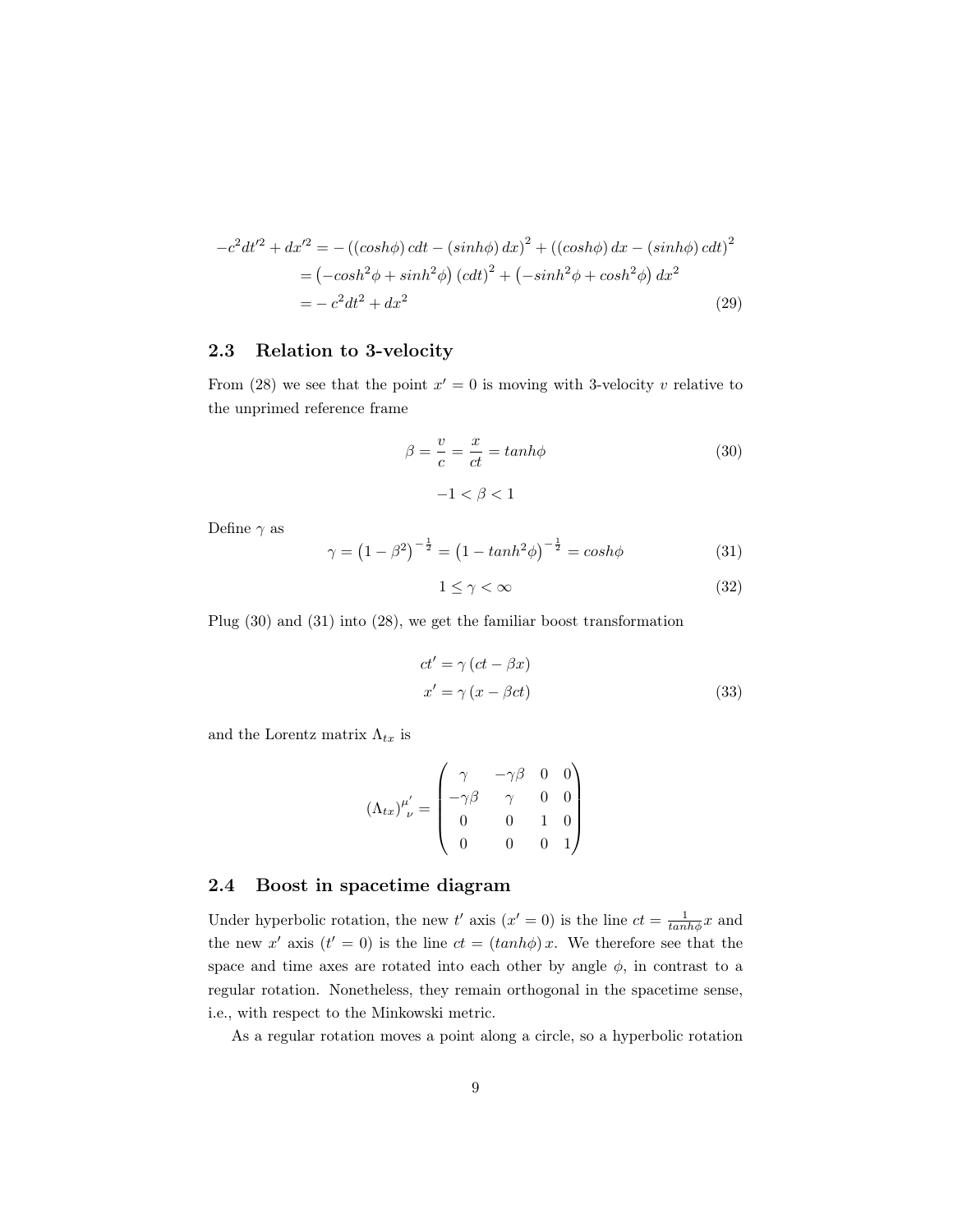moves a point along a hyperbola. Therefore boost moves a point on a hyperbola on spacetime diagram.

#### <span id="page-9-0"></span>2.5 Restricting Lorentz

#### <span id="page-9-1"></span>2.5.1  $O(3)$  group components

The orthogonal group  $O(3)$  consists of two disconnected components: *proper* rotations with  $det(R) = +1$ , and improper rotations with  $det(R) = -1$ . The improper rotations not only rotate, but also make a *parity* transformation, flipping all the spatial axes  $(x \to -x, y \to -y, z \to -z)$ . Parity matrix is P =  $\sqrt{ }$  $-1$  0 0  $\setminus$ 

 $\overline{ }$  $0 \t -1 \t 0$  $0 \t 0 \t -1$ . Transformation that flips odd number of axis has determi-

nant −1. It changes the *orientation* of space from right handed to left handed (and vise versa). Flipping two axes on the other hand is identical to a rotation of  $180^\circ$ .

The subgroup  $SO(3)$  consists only the proper rotations, i.e., it is the component including the identity element and all transformations that can be reached continuously from it, by varying the three angle parameters  $(\theta_1, \theta_2, \theta_3)$ . It lacks parity transformation.

#### <span id="page-9-2"></span>2.5.2  $O(3,1)$  group components

For the Lorentz group we found two binary distinctions between the Lorentz transformations:  $|det(\Lambda)| = 1$  and  $|\Lambda^{0'}_0| \geq 1$ . Since  $\Lambda^{0'}_0 \geq 1$  or  $\Lambda^{0'}_0 \leq -1$ , elements with positive/negative  $\Lambda_0^{0'}$  cannot be continuously reached to each other by some parameter. <sup>[2](#page-9-3)</sup> Negative values include time reversal  $(t \rightarrow -t)$ .

Time reversal matrix is  $T =$  $\sqrt{ }$  $\overline{\phantom{a}}$ −1 0 0 0 0 1 0 0 0 0 1 0 0 0 0 1  $\setminus$  $\left| \cdot \right|$ 

Therefore, the Lorentz group consists of four disconnected components, summarized with their names in the following table:

| $det\Lambda = +1$                            | $det \Lambda = -1$                                                    |
|----------------------------------------------|-----------------------------------------------------------------------|
|                                              | $\Lambda_0^{0'} \geq 1$ Proper Orthochronous   Improper Orthochronous |
| $\Lambda_0^{0'} \leq -1$ Proper Antichronous | Improper Antichronous                                                 |

<span id="page-9-3"></span><sup>2</sup>It does not happen in the Euclidean case, since there  $-1 \leq \Lambda^{0'}_{0} \leq 1$ .